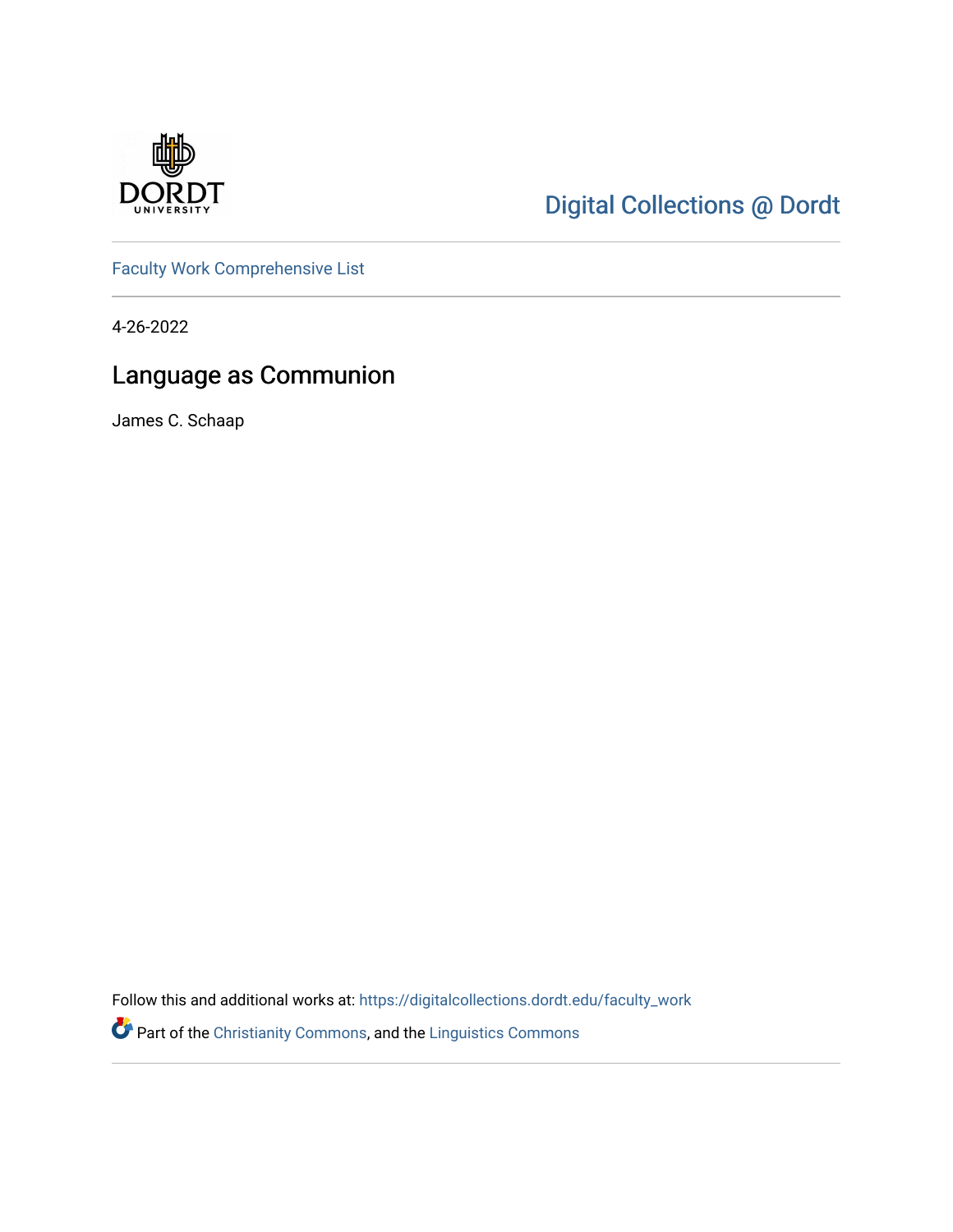## Language as Communion

#### Abstract

"Language is a profound and almost magical gift of God, a gift of mystery and deep human importance."

Posting about the complexity of language from In All Things - an online journal for critical reflection on faith, culture, art, and every ordinary-yet-graced square inch of God's creation.

<https://inallthings.org/language-as-communion/>

#### Keywords

In All Things, native language, communion, meaning, students

#### **Disciplines**

Christianity | Linguistics

#### **Comments**

[In All Things](http://inallthings.org/) is a publication of the [Andreas Center for Reformed Scholarship and Service](http://www.dordt.edu/services_support/andreas_center/) at Dordt [University](http://www.dordt.edu/).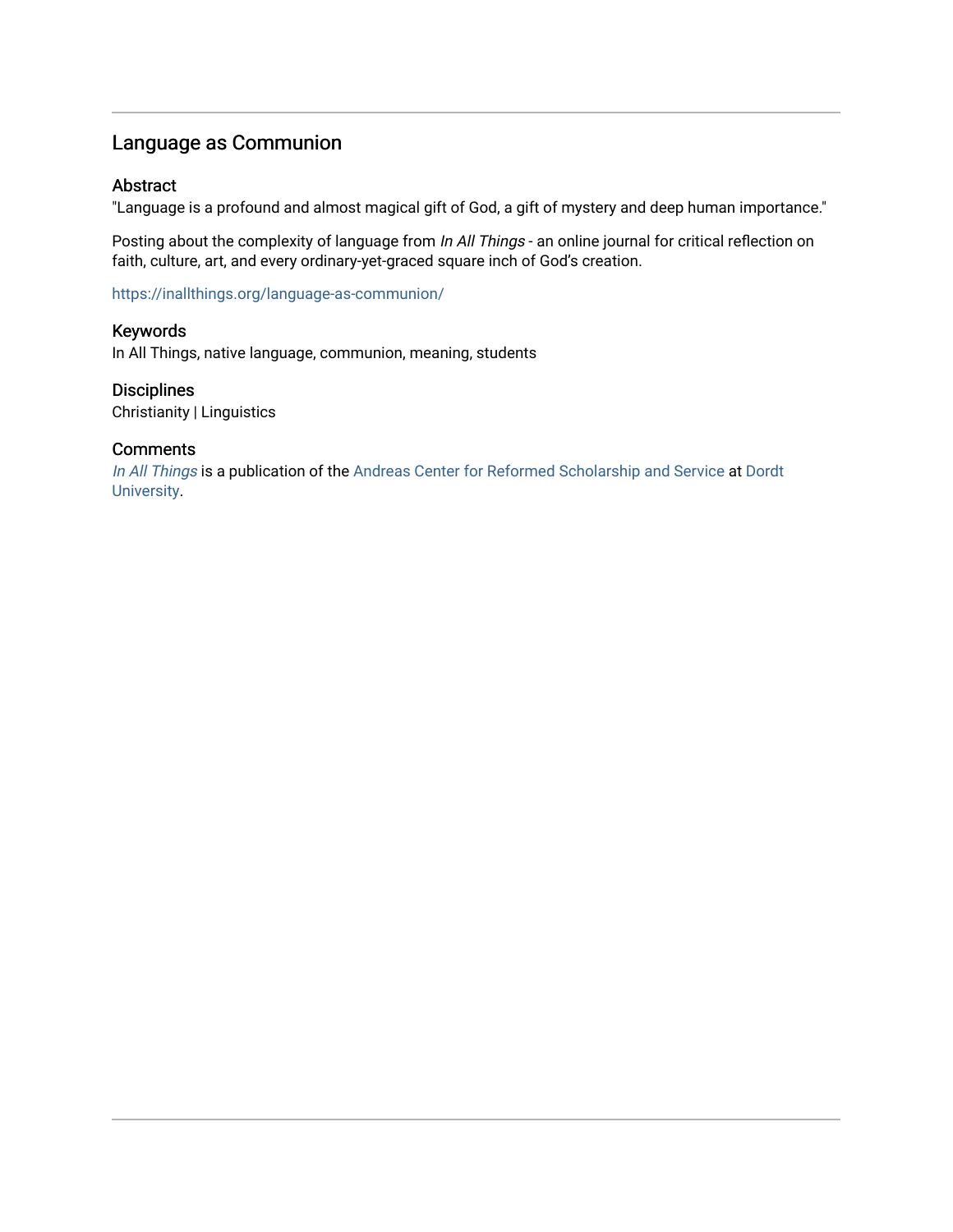# **Language as Communion**

## **[James Calvin Schaap](https://inallthings.org/author/james-calvin-schaap/)**

## **April 26, 2022**

When it comes to the English language, international students are not all created equal. Some come with significant prowess and use it fluently—others are not so blessed. Those less skilled create essays that make English teachers like me laugh and cry simultaneously—laugh at silly constructions and cry because we know that all the red ink in the world is not going to bless them with the skills of a native communicator.

Sadly, they enroll in literature classes, where nuance is everything, where meaning is implied and allusive, and connotation is almost always richer than denotation, even though, when it comes to meaning, both what's suggested and what's actual come into complex play.

In "Something Else," a poem by Nin Andrews, the title line is related in several different ways because it can be—adoringly, as "sweetie, you're really something else" or frightfully, as in "back then, you bum, you were something else." Imagine trying to understand such usage with nothing but a bookish sense of the English language.

A friend of mine whose mother immigrated to Canada after the Second World War told me how, late in her life, she confessed her one regret in leaving the old country: the virtual loss of humor. Unfortunately, she'd never learned English well enough to catch nuance—and humor is almost always embedded in language, as in "I met a girl in a revolving door, and I've been going around with her ever since."

Years ago, an assiduous Korean student sat up front in my class, as determined to learn as she was bamboozled, day by day, by language her classmates handled so simply. It was perfectly obvious that, too often, she just didn't catch on. Understandable.

Which reminds me of a palm-sized piece of paper that stands proudly down here in my basement, a gift from a Resistance fighter during the German occupation of the Netherlands.

"*Streng verboden te lachen*," it says. The Nazis never quite understood why the Dutch wouldn't simply join them, Aryans all, so they put up posters begging them to become part of the celebrated Nazi enterprise. The Resistance thought those posters were hilarious, so they surreptitiously slapped these little handbills on the face of those posters, announcing, in Dutch,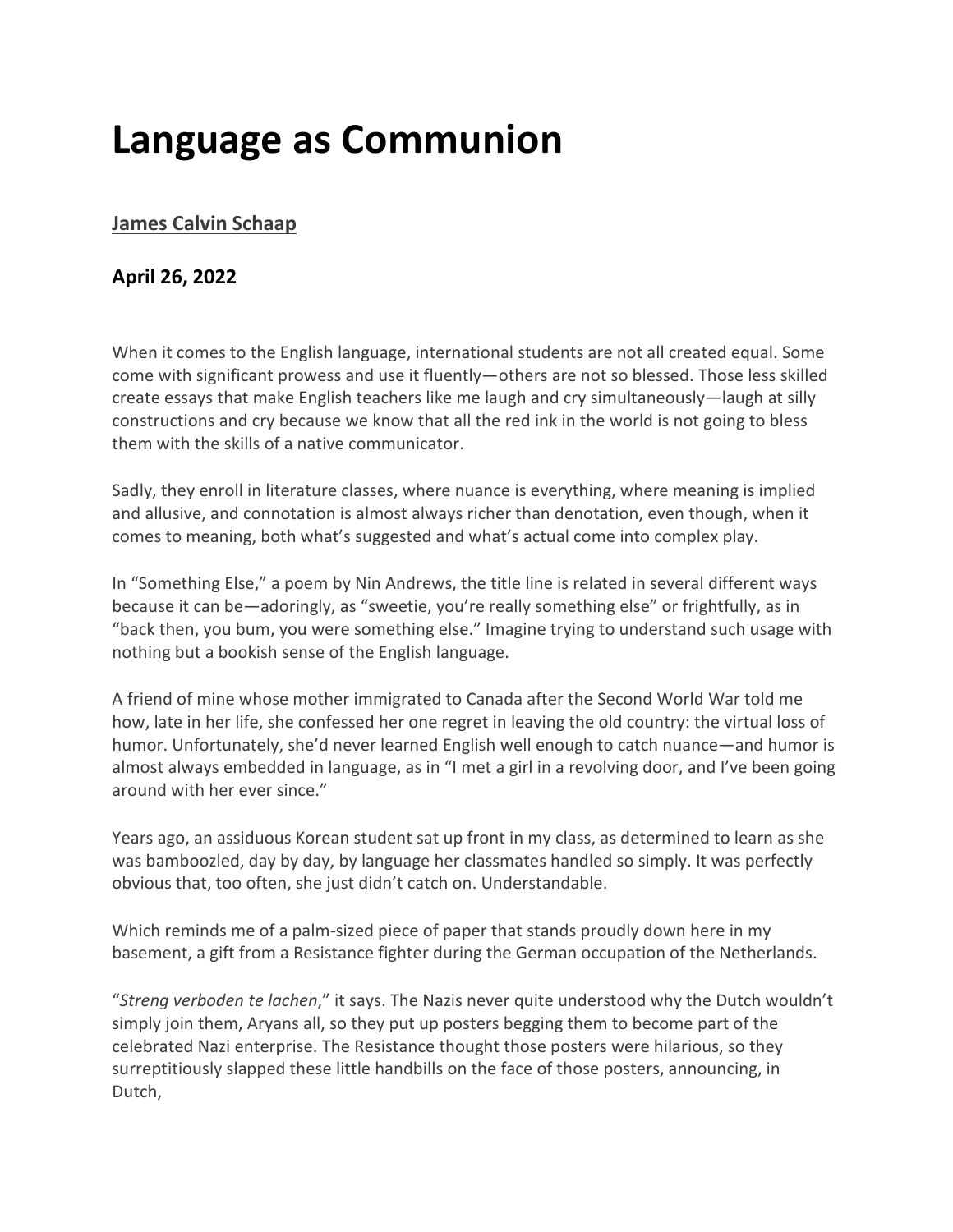"It is strongly forbidden to laugh."



The Germans, lacking irony, lacking language skills, lacking nuance, never caught the joke. Now this Korean student of mine was diligent in ways only a few of my native speakers could match.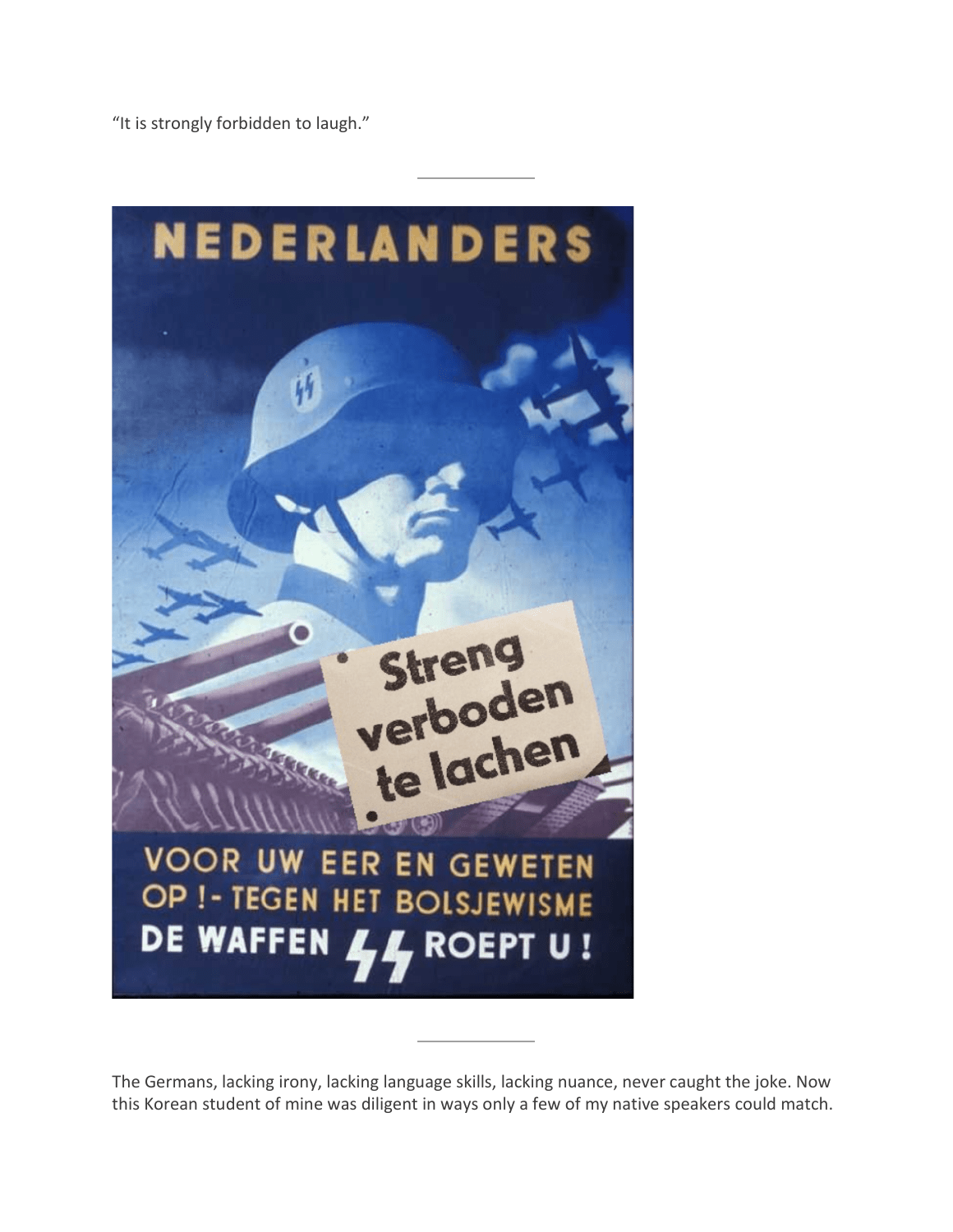So I came up with a plan. I found a poem by Chungmi Kim, a Korean-American poet, titled "Being in Love," and I gave it to her, asked her if she'd be at all interested in sharing it with the class. It's dangerous to make generalizations, but Asian poetry tends to emphasize images rather than word play, and I thought maybe she could talk about this poem herself in a way that her classmates couldn't. It was a long shot, but I wanted to involve her, and too much of what went on in that lit class simply flew over her head.

This poem, I thought, might be easier, with its sweet images. It begins this way:

*"Awakened from a dream, I curl up*

*and turn. The roses on the dresser*

*smile and your words bloom."*

Sweet love poetry, too, I thought. Maybe she'll do it. I like using international students in class, and they normally don't mind, especially if they can talk about home.

*"I vaguely hear*

*the sound of your spoon scooping cereal*

*the water stream in the shower*

*the buzzing noise of your electric razor*

*like a singing of cicada."*

One image after another, so typical of Asian poetry. And then the finale:

*"Upon waking*

*on the kitchen counter I find a half*

*grapefruit carefully cut and sectioned.*

*Such a loving touch is a milestone*

*For my newly found happiness."*

Love as a dutifully sectioned grapefruit. This is a slam dunk, I thought (an expression, of course, she wouldn't have understood).